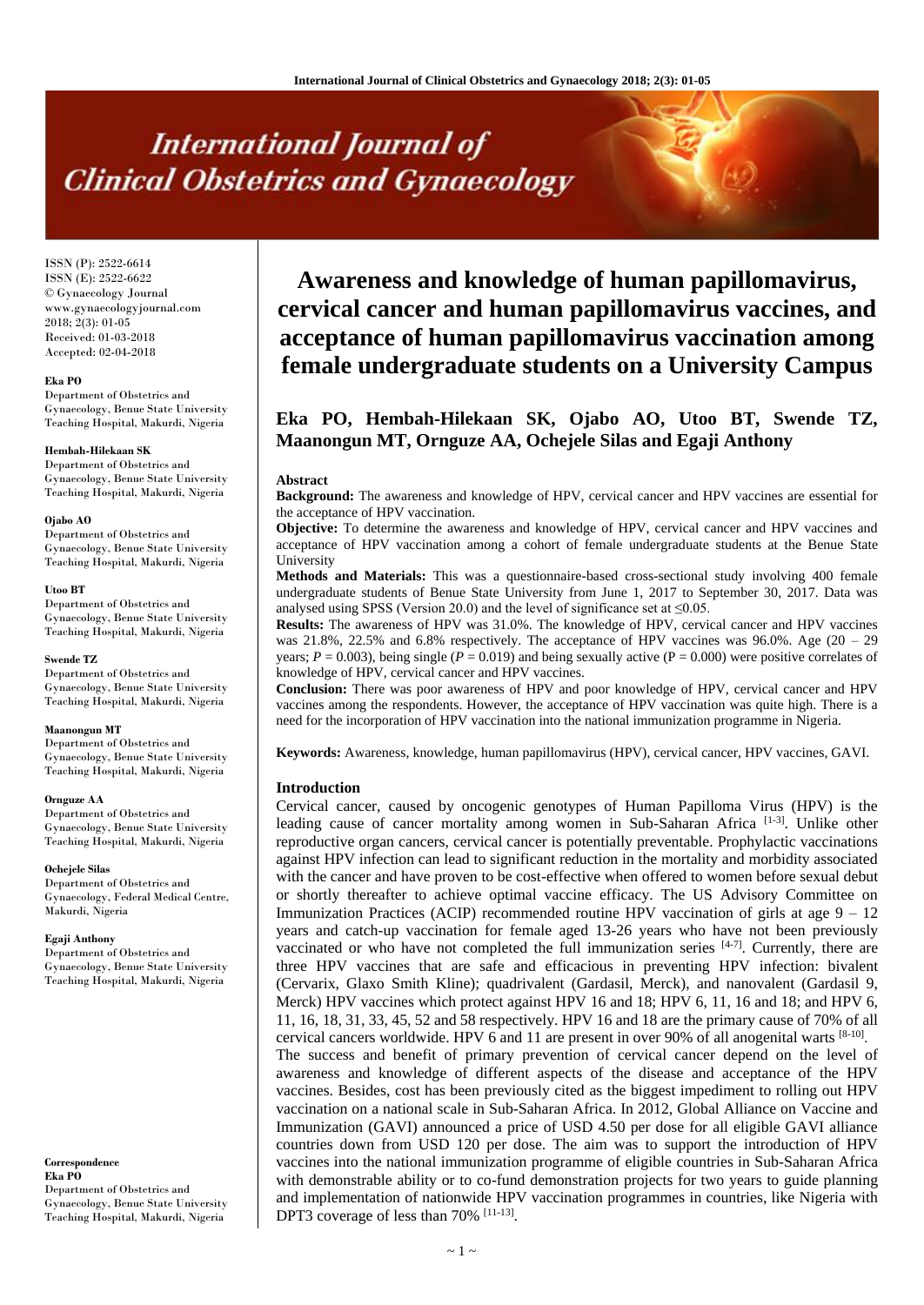The study is aimed at determining the awareness and knowledge of HPV, cervical cancer, HPV vaccines, and acceptance of HPV vaccination by undergraduate female students on the campus of the Benue State University, Makurdi, North-Central Nigeria.

### **Materials and Methods**

This was a questionnaire-based cross-sectional study conducted among four hundred female undergraduate students on the campus of the Benue State University, Makurdi from June 1, 2017 to September 30, 2017. Participation was voluntary and only students who gave a written consent were recruited for the study.

Respondents were recruited through self-administered, pretested questionnaires consisting of questions on their sociodemographic characteristics, awareness and knowledge of HPV, cervical cancer, HPV vaccines, and acceptance of HPV vaccination, using convenience sampling technique. Assistance was offered to the respondents, when necessary, by trained residents from the Obstetrics and Gynaecology Department of the Benue State University Teaching Hospital Makurdi, North-Central Nigeria. Respondents were recruited until 400 properly filled questionnaires were obtained.

Data was analysed using SPSS (Version 20.0) and the level of significance was set at a *P*-value of  $< 0.05$ .

The study was conducted according to the revised Helsinki declaration guidelines of 2008 in Seoul, South Korea.

### **Results**

The mean age of the four hundred respondents was  $24.2 \pm 3.8$ years with an age range of 15 and 39 years. Two hundred (50%) of them were in the age interval of 20-24 years. Two hundred and eight-two  $(70.5\%)$  of them were Tivs,  $60(15.0\%)$  were Idomas, 26(6.5%) were Igedes and 32(8.0%) were from other ethnic groups such as Igbos, Fulanis, Hausas and Yorubas. All of the respondents were of the Christian faith. Three hundred and eighty-two (95.5%) of the respondents were single, 16(4.0%) were married and 2(0.5%) were divorced. Six (1.5%) of the respondents were medical students in their pre-clinical years of study, 142 (35.5%) were from the Faculty of Management Sciences, 20(5.0%) were from the Faculty of Law, 60(15.0%) were from the Faculty of Social Sciences, 126 (31.5%) were from the Faculty of Arts, 44(11.0%) were from the Faculty of Science and 2(0.5%) were from the Faculty of Education.

Three hundred and ten (77.5%) were sexually active whereas 90(22.5%) were yet to have sexual debut. The mean age at coitarche was 20.1 ( $\pm$ 2.4) years, with a range of 13 – 27 years, for the sexually active. The mean number of life time partners was  $2.0(\pm 2.1)$  for the sexually active.

Seventy two (18.0%) of the sexually active had previous sexually transmissible infections and 174(43.5%) had used one method or another of contraception.

### **Awareness**

One hundred and twenty-four (31.0%) were aware of HPV, fifty-two (42.0%) of those who were aware of HPV got their information from friends, 38(30.6%) got information through the mass media and 34(27.4%) got their information from the internet.

### **Knowledge of HPV**

Eighty-eight (22.0%) of the respondents believed HPV was acquired through sexual intercourse, 2(0.5%) believed it was acquired through hand-shake, 10(2.5%) were of the opinion that it was acquired through kissing and 300(75.0%) did not know how it was acquired.

With regard to the disease caused by HPV, 2(0.5%) thought vulvovaginal candidiasis was caused by HPV, 22(5.5%) believed that breast cancer was caused by HPV, 80(20.0%) believed HPV was the causative agent of cervical cancer, 6(1.5%) believed that genital warts were caused by HPV whereas 290(72.5%) of the respondents did not know any disease condition caused by HPV.

### **Knowledge of Cervical Cancer**

Ninety (22.5%) believed that cervical cancer was caused by factors that facilitated cervical exposure to HPV through sexual intercourse, 8(2.0%) believed that it was caused by factors transmitted by blood transfusion, 4(1.0%) believed that it was caused by genetic inheritance and 298 (74.5%) had no clue of the cause of cervical cancer.

Forty (10.0%) believed cervical cancer could be prevented by regular cervical screening (Pap smear), 36 (9.0%) believed it could be prevented through HPV vaccination, 14(3.5%) believed it could be prevented by the use of condoms, whereas 310 (77.5%) had no clue of how cervical cancer could be prevented.

### **Knowledge of HPV Vaccines**

Fifty-six (14.0%) knew that HPV vaccine was used for the prevention of cervical cancer, 12(3.0%) believed it could be used for the treatment of cervical cancer, and 332(83.0%) did not know what it was meant for.

Twenty-two (5.5%) of the respondents mentioned cervarix as a HPV vaccine, 2(0.5%) mentioned Gardasil, 6(1.5%) mentioned Gardasil 9 and 370 (92.5%) could not mention any HPV vaccines.

Five (1.25%) of the respondents believed that 2 doses of the HPV vaccines were required, 2(0.5%) believed 3 doses were required, 3(0.75%) believed 4 doses were required, 10(2.5%) believed ≥5 doses were required and 380 (95.0%) had no idea how many doses were required.

Sixteen (4.0%) believed that the duration of HPV vaccination was 6 months, 10 (2.5%) believed the duration was 12months, 8(2.0%) believed the duration was 24 months, 6(1.5%) believed the duration was  $\geq 36$  months and 390(90.0%) had no clue of what the duration of HPV vaccination was.

Multivariate analysis showed that age  $(20 - 29 \text{ years}; P=0.003)$ , being single ( $P = 0.019$ ) and being sexually active ( $P = 0.000$ ) had positive correlation with knowledge of HPV, cervical cancer and HPV vaccines.

### **Acceptance of HPV Vaccines**

Three hundred and eighty four (96.0%) would receive the HPV vaccine if it was available at an affordable prices and could prevent cervical cancer. However, 16(4.0%) of the respondents rejected the vaccine for fear of unforeseen safety concerns.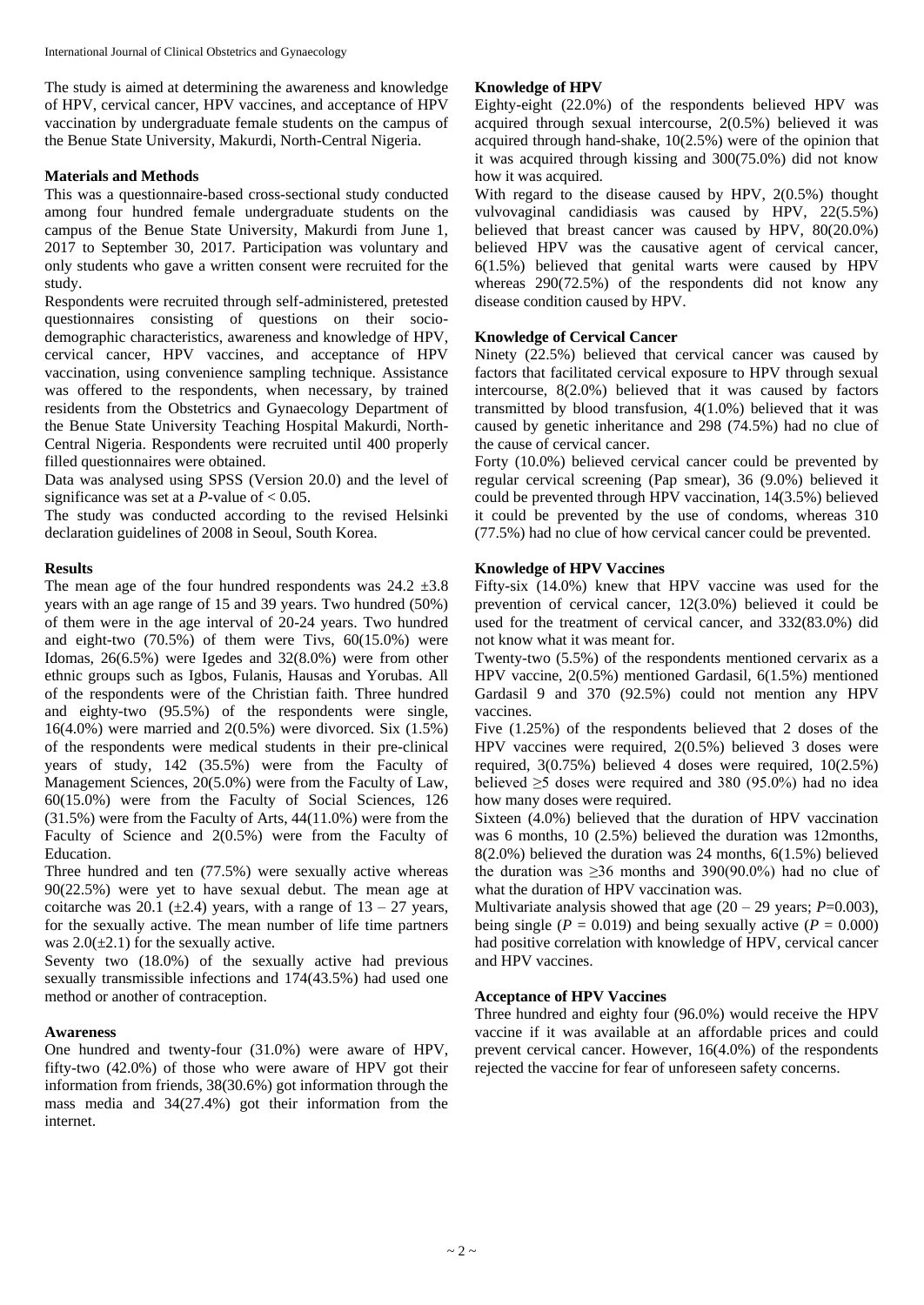|  |  | <b>Table 1:</b> Socio-demographic Characteristics of Respondents ( $n = 400$ ) |  |  |
|--|--|--------------------------------------------------------------------------------|--|--|
|  |  |                                                                                |  |  |

| <b>Variable</b>            | Frequency      | Percent |
|----------------------------|----------------|---------|
| Age group (years)          |                |         |
| $15 - 19$                  | 32             | 8.0     |
| $20 - 24$                  | 200            | 50.0    |
| $25 - 29$                  | 136            | 34.0    |
| $30 - 34$                  | 18             | 4.5     |
| $\geq$ 35                  | 14             | 3.5     |
| Ethnicity                  |                |         |
| Tiv                        | 282            | 70.5    |
| Idoma                      | 60             | 15.0    |
| Igede                      | 26             | 6.5     |
| Others                     | 32             | 8.0     |
| Religion                   |                |         |
| Christianity               | 400            | 100     |
| <b>Marital Status</b>      |                |         |
| Single                     | 382            | 95.5    |
| Married                    | 16             | 4.0     |
| Divorced                   | $\overline{2}$ | 0.5     |
| Course of study/Faculty    |                |         |
| Medicine                   | 6              | 1.5     |
| <b>Management Sciences</b> | 142            | 35.5    |
| Law                        | 20             | 5.0     |
| <b>Social Sciences</b>     | 60             | 15.0    |
| Arts                       | 126            | 31.5    |
| Sciences                   | 44             | 11.0    |
| Education                  | $\overline{c}$ | 0.5     |

**Table 2:** Sexual History of Respondents (n = 400)

| <b>Variable</b>                                          | <b>Frequency</b> | Percent |
|----------------------------------------------------------|------------------|---------|
| Sexual activity                                          |                  |         |
| Sexually active                                          | 310              | 77.5    |
| Yet to commence sexual activity                          | 90               | 22.5    |
| Age at coitarche of the sexually<br>active $(n=310)$     |                  |         |
| $13 - 16$                                                | 14               | 3.5     |
| $17 - 20$                                                | 186              | 46.5    |
| $21 - 24$                                                | 96               | 24.0    |
| >25                                                      | 14               | 3.5     |
| Number of lifetime sexual partners<br>of the respondents |                  |         |
| None                                                     | 90               | 22.5    |
| $1 - 5$                                                  | 290              | 72.5    |
| $6 - 10$                                                 | 16               | 4.0     |
| >11                                                      | 4                | 1.0     |
| Number of respondents who had<br>previous STIs -         | 72               | 18.0    |
| Number of respondents who used<br>contraception          | 174              | 43.5    |

**Table 3:** Knowledge of HPV  $(n = 400)$ 

| <b>Variable</b>                              | Frequency      | Percent          |  |  |
|----------------------------------------------|----------------|------------------|--|--|
| How is HPV acquired?                         |                |                  |  |  |
| Through sexual intercourse                   | 88             | 22.0             |  |  |
| Through hand-shake                           | $\overline{c}$ | 0.5              |  |  |
| Through kissing                              | 10             | 2.5              |  |  |
| Don't know                                   | 300            | 75.0             |  |  |
| What disease conditions can HPV              |                |                  |  |  |
| cause?                                       |                |                  |  |  |
| Vulvovaginal candidiasis                     | $\overline{2}$ | 0.5              |  |  |
| <b>Breast cancer</b>                         | 22             | $\overline{5.5}$ |  |  |
| Cervical cancer                              | 80             | 20.0             |  |  |
| Genital warts                                | 6              | 1.5              |  |  |
| Don't know                                   | 290            | 72.5             |  |  |
| Mean Knowledge of $HPV = 21.8%$              |                |                  |  |  |
| What are the causes of cervical              |                |                  |  |  |
| cancer?                                      |                |                  |  |  |
| Factors that facility cervical               |                |                  |  |  |
| exposure to HPV through sexual               | 90             | 22.5             |  |  |
| intercourse                                  |                |                  |  |  |
| Through blood transfusion                    | 8              | 2.0              |  |  |
| Through genetic inheritance                  | $\overline{A}$ | 1.0              |  |  |
| Don't know                                   | 298            | 74.5             |  |  |
| How can cervical cancer be                   |                |                  |  |  |
| prevented/controlled?                        |                |                  |  |  |
| Through regular cervical screening           | 40             | 10.0             |  |  |
| programme                                    |                |                  |  |  |
| Through HPV vaccination (Pap                 | 36             | 9.0              |  |  |
| smear cytology)                              |                |                  |  |  |
| Through the use of condoms                   | 14             | 3.5              |  |  |
| Don't know                                   | 310            | 77.5             |  |  |
| Mean knowledge of cervical cancer = $22.5\%$ |                |                  |  |  |

**Table 4:** Knowledge of HPV Vaccine by the respondents (n = 400)

| <b>Variable</b>                         | Frequency      | Percent |  |  |
|-----------------------------------------|----------------|---------|--|--|
| What is HPV vaccine used for?           |                |         |  |  |
| Used for prevention of cervical cancer  | 56             | 14.0    |  |  |
| Used for treatment of cervical cancer   | 12             | 3.0     |  |  |
| Don't know                              | 332            | 83.0    |  |  |
| Knowledge of types of HPV vaccines      |                |         |  |  |
| Cervarix (divalent)                     | 22             | 5.5     |  |  |
| Gardasil (quadrivalent)                 | $\overline{c}$ | 0.5     |  |  |
| Gardasil 9 (nanovalent)                 | 6              | 1.5     |  |  |
| Don't know                              | 370            | 92.5    |  |  |
| Doses of Vaccine Required               |                |         |  |  |
| 2 doses                                 | 5              | 1.25    |  |  |
| 3 doses                                 | $rac{2}{3}$    | 0.50    |  |  |
| 4 doses                                 |                | 0.75    |  |  |
| $\geq$ 5 doses                          | 10             | 2.50    |  |  |
| Don't know                              | 380            | 95.0    |  |  |
| <b>Duration of Vaccination</b>          |                |         |  |  |
| <b>6months</b>                          | 16             | 4.0     |  |  |
| 12 months                               | 10             | 2.5     |  |  |
| 24 months                               | 8              | 2.0     |  |  |
| $>36$ months                            | 6              | 1.5     |  |  |
| Don't know                              | 360            | 90.0    |  |  |
| Mean knowledge of HPV Vaccine $= 6.8\%$ |                |         |  |  |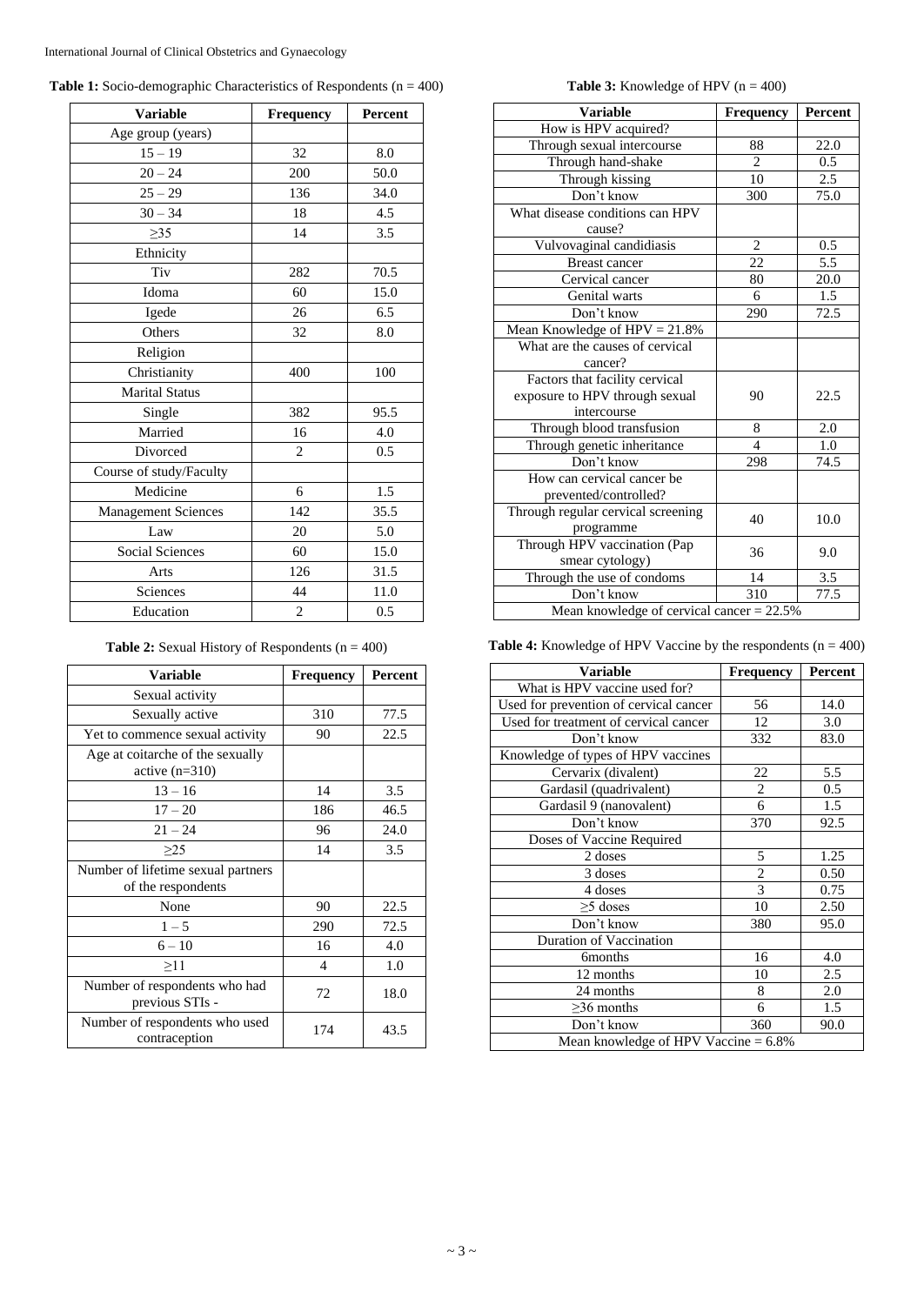

**Fig 1:** Acceptance/Willingness to receive HPV vaccine (n = 400) Accept to be given HPV Vaccine

### **Discussion**

The mean age of 24.2 years among the respondents was greater than the mean ages of 19.9 years reported from Brazil, 20.8 years from South-West Nigeria and 22.1 years reported from South-West Ethiopia  $[14-16]$ . However, it was less than the mean ages of 37.5 years and 40.0 years reported from Nigeria and Kenya respectively [17, 18].

The awareness of HPV was 31.0% among the respondents. This was less than the awareness of 37.0  $^{[14]}$  36.5%  $^{[17]}$  and 36.0  $^{[19]}$ reported by studies from Brazil, Nigeria and India respectively. The awareness of 31.0% in this study was higher than the awareness of 15.4%, 19.3% and 29.0% reported by similar studies from Nepal, China and the United Arab Emirate (UAE) respectively  $[20-22]$ 

The mean knowledge of HPV was 21.8%. This was less than the knowledge of HPV of 45.61% among female college students in India. The knowledge of cervical cancer of 22.5% and of HPV vaccine of 6.8% in this study was less than the knowledge of cervical cancer of 82.42% and of HPV vaccine of 44.0% in the same study from India<sup>[23]</sup>.

The acceptance of HPV vaccine among the respondents was 96.0% in spite of the poor awareness of HPV and the poor knowledge base among the respondents of HPV, cervical cancer and HPV vaccines. Similar high acceptance rates of 100.0%, 81.8% and 89.0% were reported by studies from Brazil, Nigeria and Kenya respectively [14, 17, 18].

The differences in awareness and knowledge of HPV, cervical cancer and HPV vaccine might be attributed to sociodemographic differences of the study population. Majority of the respondents in this study were studying non-health related courses which might have been responsible for their poor knowledge base of HPV, cervical cancer and HPV vaccines. Moreover, the few medical student respondents (1.5%) were in their preclinical years and had poor knowledge of the subject matter.

Another reason for the poor awareness and knowledge of HPV, cervical cancer and HPV vaccines among the respondents was the fact that Nigeria is yet to include HPV vaccination in her National Programme on Immunization.

A nationwide multicentre study on this subject matter and advocacy in favour of HPV vaccination will help to raise awareness and knowledge of HPV, cervical cancer and HPV vaccines. Besides, such a study may eventually persuade the policy makers to yield to the pressure to incorporate HPV vaccination into the national immunization programme.

#### **Conclusion**

There were poor awareness and knowledge of HPV, cervical

cancer and HPV vaccines among the respondents. However, the acceptance of HPV vaccination by the respondents was high as long as it was readily available at an affordable price.

### **Financial support and sponsorship:** nil

### **Conflict of interest:** nil

### **Reference**

- 1. Walboomer JMM, Jacobs MV, Manos MM, Bosh FX, Kummer JA, Shah KV. Human Papillomavirus is a necessary cause of invasive cervical cancer worldwide. J Pathol. 1999; 189:12-19.
- 2. Ferlay J, Shin HR, Bray F, Forman D, Mathers C. Estimates of Worldwide Burden of Cancer 2008: GLOBOCAN 2008. International Journal of Cancer. 2010; 127:2893-917.
- 3. Jemal A, Bray F, Center MM, Ferlay J, Ward E. Global Cancer Statistics. CA: a cancer journal for clinicians. 2011; 61:69-90.
- 4. Wright TC Jr, Kuhn L. Alternative approaches to cervical cancer screening for developing countries. Best Pract Res Clin Obstet Gynaecol. 2012; 26:197-208.
- 5. Fesenfeld M, Hutubessy R, Jit M. Cost-effectiveness of human papillomavirus vaccination in low and middle income countries: A systematic review. Vaccine. 2013; 31:3786-804.
- 6. Bosze P. The first vaccine against cancer: human papillomavirus vaccine. Orv. Hetil. 2013; 154:603-18.
- 7. Markowitz LE, Dunne EF, Saraiya M, LawsonHw, Chesson H, Unger ER. Centers for Disease Control and Prevention: Quadrivalent human papillomavirus vaccine: recommendations of the Advisory Committee on Immunization practices (ACIP). MMWR Recomm Rep. 2007; 56 (RR-2):1-24.
- 8. Joura EA, Giuliano AR, Iversen OE, Bouchard C, Mao C, Mehlsen J *et al*. A 9-valent HPV vaccine against infection and intraepithelial neoplasia in women. N Engl J Med. 2015; 372:711-23.
- 9. Smith JS, Lindsay L, Hoots B, Keys J, Franceschi S, Winer R. Human papillomavirus type distribution in invasive cervical and high-grade cervical lesions: a meta-analysis update. Int. J. Cancer. 2007; 121:621-32.
- 10. Von Krog G. Management of anogenital warts (condylomataaccuminata). Eur J Dermatol. 2001; 11:598- 603.
- 11. Youngblood R. GAVI injects new life into HPV vaccine rollout. Lancet. 2013; 381:1688.
- 12. GAVI Alliance. Countries eligible for GAVI new Vaccines Support in 2014. GAVI Alliance. 2014.
- 13. Preventing Cancer: The role of vaccines. The Committee Encouraging Corporate Philanthropy in Nigeria, 2017, www.cecpng.org. Accessed at 1.00am on 25<sup>th</sup> November, 2017.
- 14. Rama CH, Villa LL, Pagliusi S, Andreoli MA, Costa MC, Aaki AL. Awareness and Knowledge of HPV, cervical cancer and vaccines in young women after first delivery in SAO Paulo, Brazil-across-sectional study. BMC Women's Health. 2010; 10:35 doi: 10.1186/1472 – 6874 – 10 – 35.
- 15. Adejuyigbe FF, Balogun BR, Sekoni AO, Adegbola AA. Cervical cancer and human papillomavirus knowledge and acceptance of vaccination among medical students in Southwest Nigeria. Afr J Reprod Health. 2015; 19(1):140-8.
- 16. Geneti HB, Hailu DA, Muleta G. Assessment of the knowledge attitude and acceptability towards human